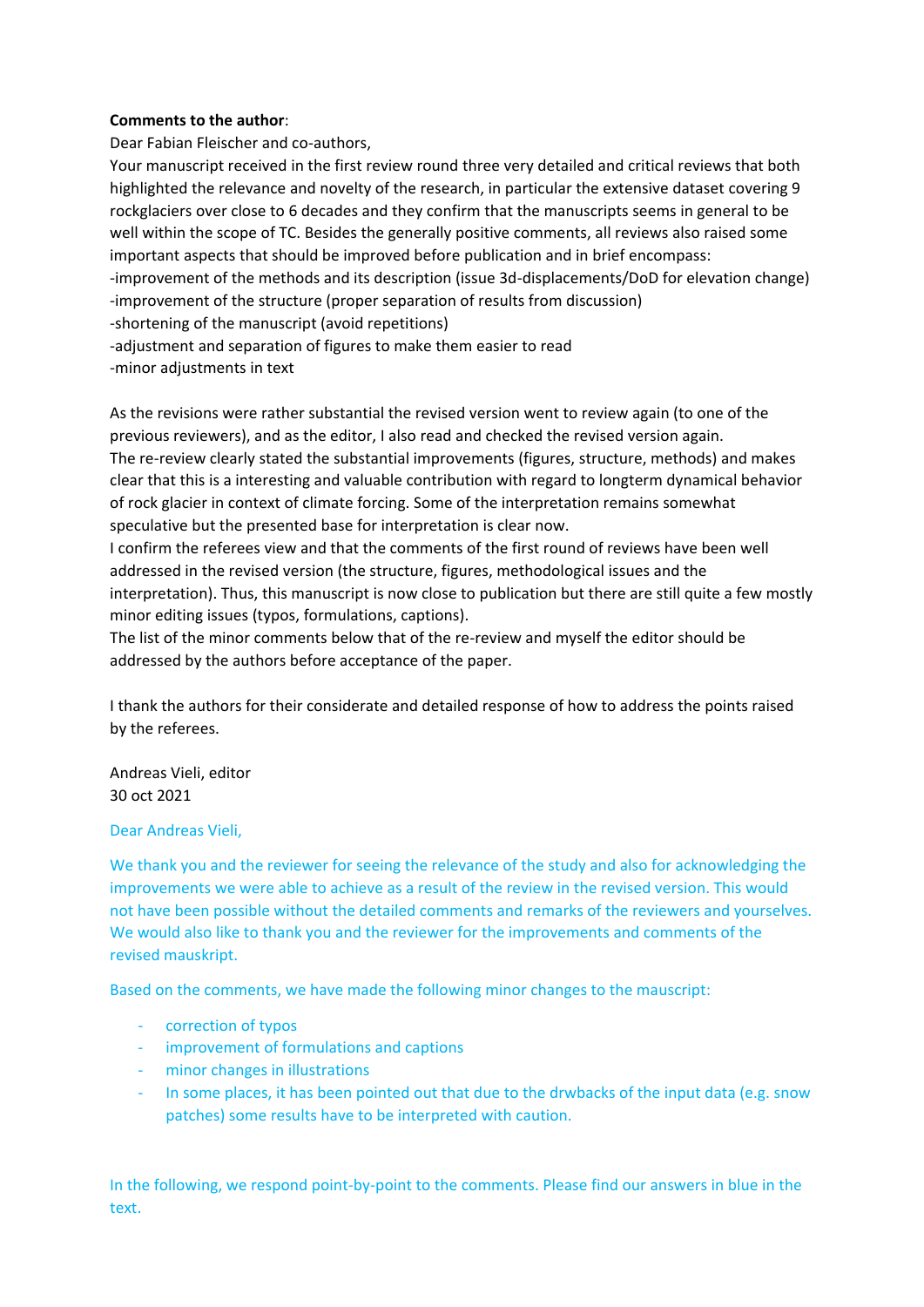List of comments by re-review that should be adressed The title is now fine.

### Abstract

L11: Mention the elements of external forcing. Is it a 'shift' or a 'change'?

Another reviewer noted the repetition of change in this sentence.

We have refrained from mentioning the external forcing parameters, as these are mentioned below in the abstarct. We have changed shift back to change.

L13: Please check 'nine or eight', it's not clear to me.

The half-sentence specifies that the study was conducted on eight or nine rock glaciers, depending on the analysis. This is described in more detail in the introduction (L71-74) and throughout the manuskript.

We have changed the sentence to: "...on nine or eight active rock glaciers respectively..."

L120: Table 1, N/A ? The flight altitude is a by-product of georeferencing. Fill in appropriate values.

Thank you for the suggestion.

We have now inserted the values from the respective Agisoft Metashape report files for all processed aerial images. These show the mean flight altitude over the survey area. The old values represented average flight altitudes for the entire flight campaigns which were not always representative for the study area.

## 4. Methods

L182: Exchange 'orthofoto' by 'orthophoto'. Please stick to the same wording, either orthophoto or orthoimage.

We agree and have now used orthoimage throughout the manuscript.

L215: The resulting raw vector maps can contain erroneous displacement vectors. Vector maps do not contain decorrelation per se. Image decorrelation might be caused by … Please rephrase.

We agree and have reformulated the sentence accordingly.

### L225: What is a 'non-machting' DEM? Do you mean non-contemporary?

Here we wanted to express that the DEM might not be from the same year as the aerial photos. Therefore, you are right non-contemprary fits better.

We have replaced non-maching with non-contamporary.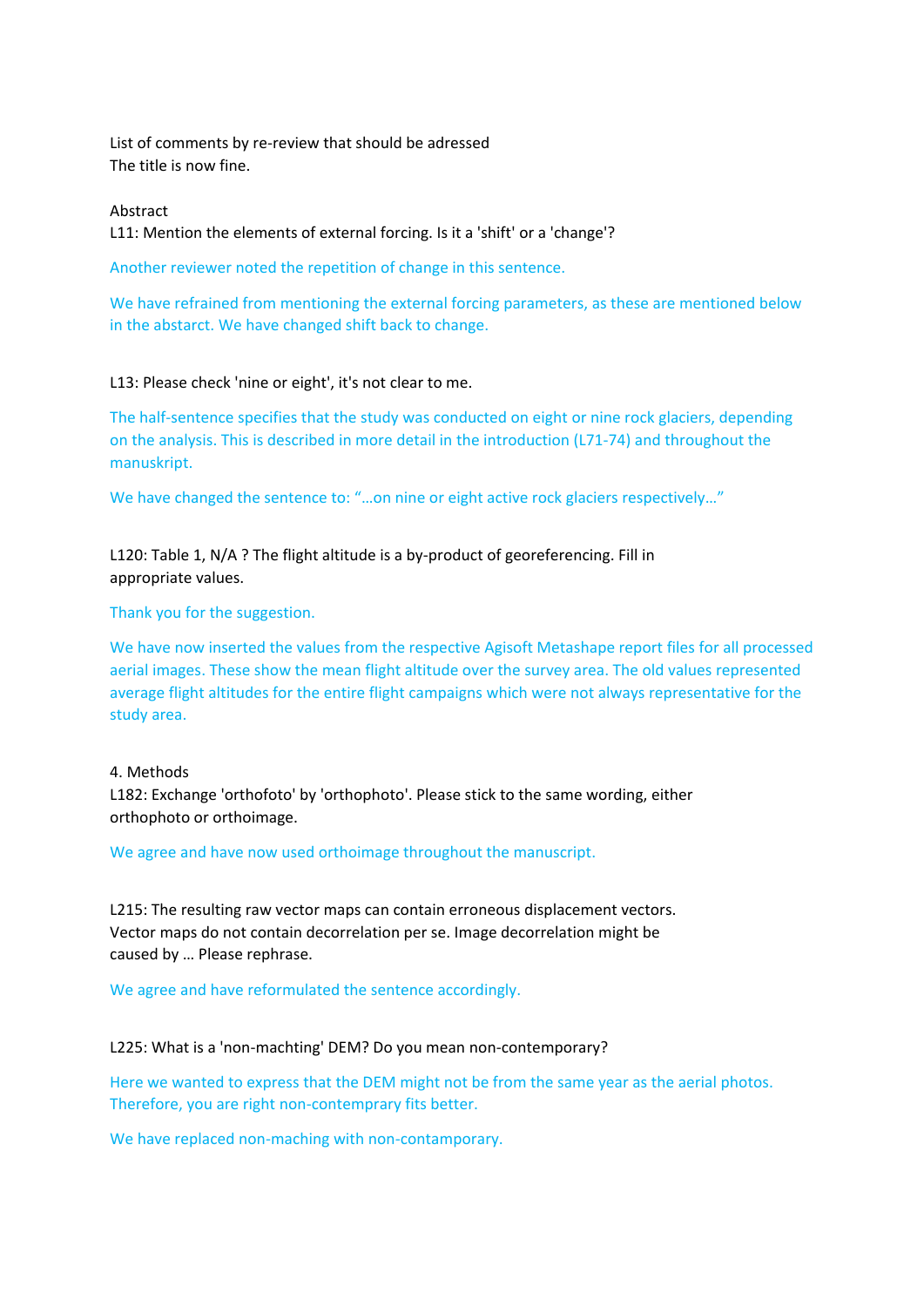## L235: … and therefore DEMs (?) were still a source of error.

We wanted to express that the different quality of the DEMs can also have an impact on the accuracy of orthorectification.

We have reworded the sentence to: "… and therefore might influence the accuracy of the orthoretification."

## L249: Formula 1 is a rather strange error propagation.

This formula is used by Fey and Krainer (2020) to determine the LoD for flow velocity measurments derived by image correlation. Kummert er al. (2021) use the mean value of three manual point measurements on stable areas between two image pairs as the error value for flow velocity measuremnets derived by image correlation. Since we have many measurements by using image correlation in stable areas, we do not simply use the mean value, but add two times the standard deviation. In our opinion, this provides a good and relatively conservative estimate of the error.

L266-267: The sentence is semantically correct. However, because of this (drawback) the subsequent analysis is somehow imperfect.

We are aware of this and address this issue in the discussion of surface elevation changes (L681 – 683, L691-693, L709-711). Since permanent snow patches often occur at altitudes where rock glaciers are found, it will hardly be possible to prevent this.

We have included a reference to Figure 10, which shows the snow masks, and we have also included a sentence at this point to draw attention to the problem:

"This implies that in some cases the entire landform cannot be considered for the mass balances, so the results of these must be interpreted with caution."

### L268: Omit the word 'strictly'. What would have been the other options?

## We omited the word strictly.

Alternatives to the approach of Anderson (2019) would be, for example, to simply use the standard deviation estimated from stable area for the characterisation of uncertainty as done in a similar study by Kaufmann et al. (2018). Another alternative would be, for example, the approach of Wheaton et al. (2009) which, however, is based on thresholding. Anderson (2019) clearly shows that his approach provides better and more robust results than approaches based on thresholding. As this is a well-established, peer-reviewed approach for determining the uncertainty of topographic changes, we think it is very suitable.

### 5. Results

L326, Figure 4: Which kind of error is shown? Flow velocity error? Please annotate appropriately.

Yes, the flow velocity error is shown here.

We have indicated this accordingly.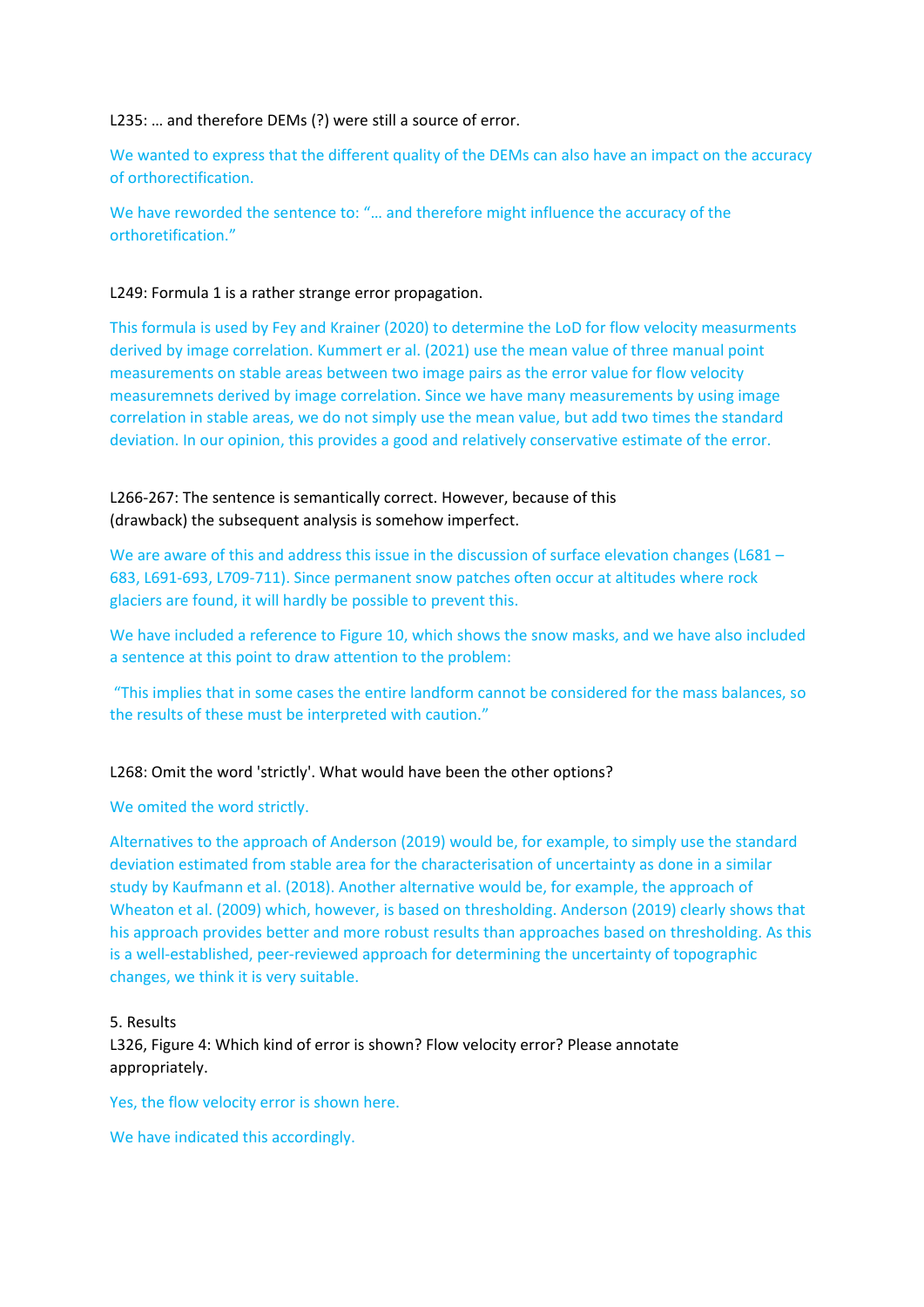Boxplots: The paper includes several boxplots. Maybe, it's good for the understanding to describe in one sentence what is shown.

We agree. We have now added a general description of the boxplots to the caption of the first boxplot in the manuscript (Fig. 4) and we refer here to the following boxplots. (L329-331)

L328: Period is missing: … RG08.

Done.

L399: Figure 6: What are the black dots? Outliers? Do the 'black dots' influence the mean value? Or asked differently: The computation of a mean value is somehow problematic considering masked areas or incomplete areas.

Yes, the black dots are outliers, spatially they are often found at the terminal part of the rock glacier. These are included in the calculation of the mean value. Since the same areas are excluded for each epoch, we believe that a comparison of the mean values is conclusive. In addition, it is only one means of comparison alongside the flow velocity maps, boxplots and violin plots. From another point of view, GPS point measurements on rock glaciers, such as those carried out by PERMOS, also produce mean values, even though the rock glacier was not measured over the entire area.

We have added a sentence in the methods section stating that due to the snow masks the mean values might not be representative for the entire rock glacier, but are only valid for the areas in which measurements were possible in all time periods. (L267-268)

L410, Figure 7: This Figure is rather complex and small. Please add annotation of the vertical axes of the violin plots.

We know that the illustration is somewhat complex, so we will describe it better in the caption. In order to save space and to be able to display the images in a larger format, we have dispensed with a description of the axis and linked it to the images using colour codes (e.g. 2012 - 2017 yellow).

We have now described this in the caption.

Background image is always the older date of the epochs(?). Remark: Timespan is the difference between two epochs.

We have replaced epoch with timespan.

Paragraph 5.5: The reviewer thinks that the computation of a mean surface elevation change and its equivalent volumetric change is questionable. As indicated in the paper analyses were restricted to certain areas only or to incomplete catchment areas. Thus, results obtained have to be analysed critically.

As described before we are aware of this and address this issue in the discussion of surface elevation changes (L681 – 683, L691-693, L709-711). Since permanent snow patches often occur at altitudes where rock glaciers are found, it will hardly be possible to prevent this.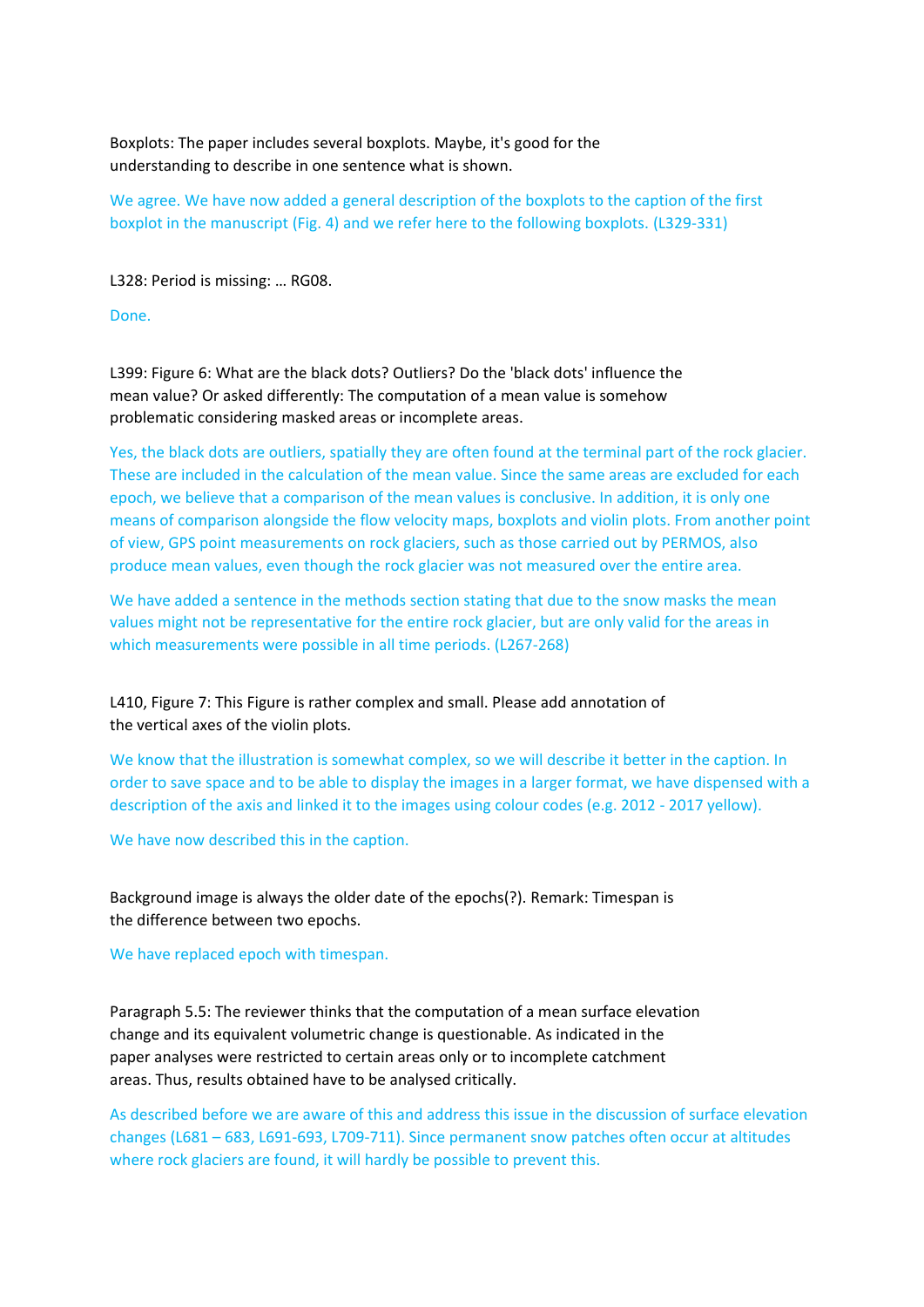We have now mentioned this again at the beginning of chapter 5.5 and added a reference to the discussion here. (L453-455)

### Remark: The reviewer

thinks that in Figure 9 the black error bars of the uncertainty of measurements are too optimistic. It would be good to add at least one critical sentence about the significance level of the volumetric change.

The uncertainties were determined according to Anderson (2019) as this is a well-established, peerreviewed approach for determining the uncertainty of topographic changes, we think the uncertainties are valid. Anderson (2019) shows that if the systematic error is very small, positive and negative errors balance each other out and thus the total uncertainty, is then largely determined by uncorrelated and correlated random errors. This means that the total error is small if these two error components are small. This is described in chapter 5.2 Errors and uncertainties (L333-341). In the supplement, the different types of error are broken down and specified to three decimal places. Since the uncorrelated and correlated random errors are very small, they are often given here as 0.000.

### L504: typo prvious

Done.

Paragraph 5.6: If there is surface-parallel flow/creep mean flow velocity and mean surface elevation change are highly (100%) correlated. Because of differential mass movements (straining) proper interpretation of subset areas is rather difficult. (comment of editor: I agree with the referee but I think you already discuss this issue pretty well, so not much to do here).

## We agree and thank you for your assessment.

We are aware that the analysis is not perfect due to natural conditions (e.g. snow patches) or missing data (e.g. information on the internal structure of rock glaciers and its change), but we clearly address these drawbacks and nevertheless present valid and meaningful results.

### L554: typo multidecadal multi-decadal

Done.

### 6.(?) Discussion

Analysis is still speculative and open for discussion and further research. (comment of editor: I do not expect you to change too much here, but maybe the tone of the interpretation can be a bit more open).

In our assessment, we do not make a hard statement for any of the considerations and validate our hypotheses with existing literature. Nevertheless, we have chosen a more open tone in some places:

Sentence added: "Although a direct connection cannot be proven by the qualitative analysis."

Rplaced: "…can be seen…" by "…might be seen…"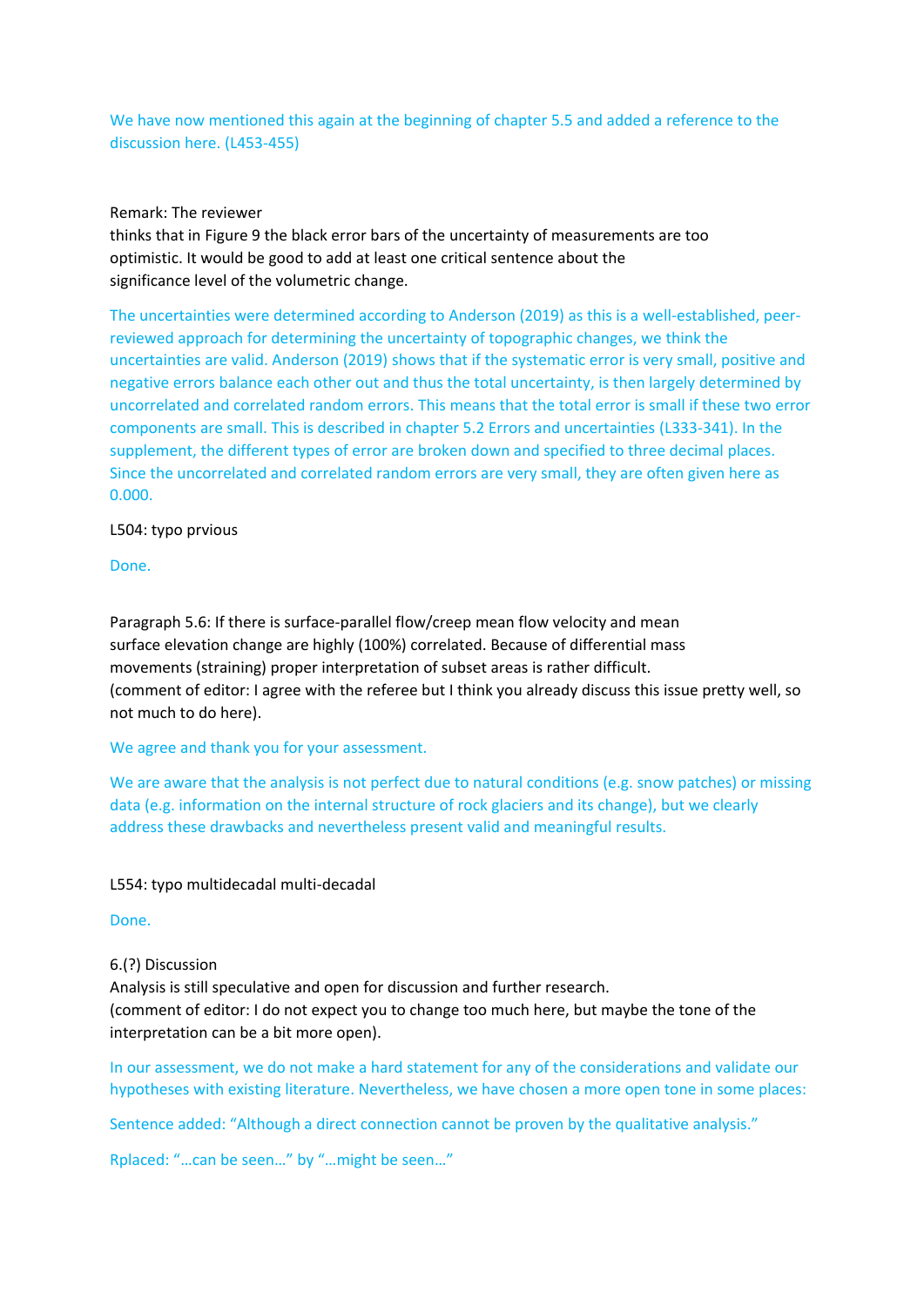Rephrased: "This possibly led to…" "This may have portentially led to…"

Figure 12: Figures (c) and (e) are rather small.

We agree that the figures are small. Since they are important and we want to present the seasonal data alongside the annual data, but do not want to create an additional figure, we have decided to present it this way.

We have enlarged the sub-figures c) and e) a little.

7 Conclusion L704 Use kinematics instead of dynamics.

Done.

List of comments by editor that should be adressed

In general:

- check and better describe the captions again, quite a few figure are not explained that well (boxplot, etc…)

We have revised some of the captions.

- please carefully proofread the manuscript at the end again, preferably by a native english speake, to avoid any issue of editing, language/formulations, etc..

We read the manuscript carefully at the end and corrected some mistakes.

L13: nine or eight rock glaciers respectively

Done.

L16: to variable degrees

Done.

L16/17: Rock glaciers related to glacier forefields showed…

Done.

L26: ... rock glaciers in the same catchment...

Done.

L32: 'common layers' awkward formulation, maybe better say 'They suggest rock glacier to be similarly composed by such layers, although…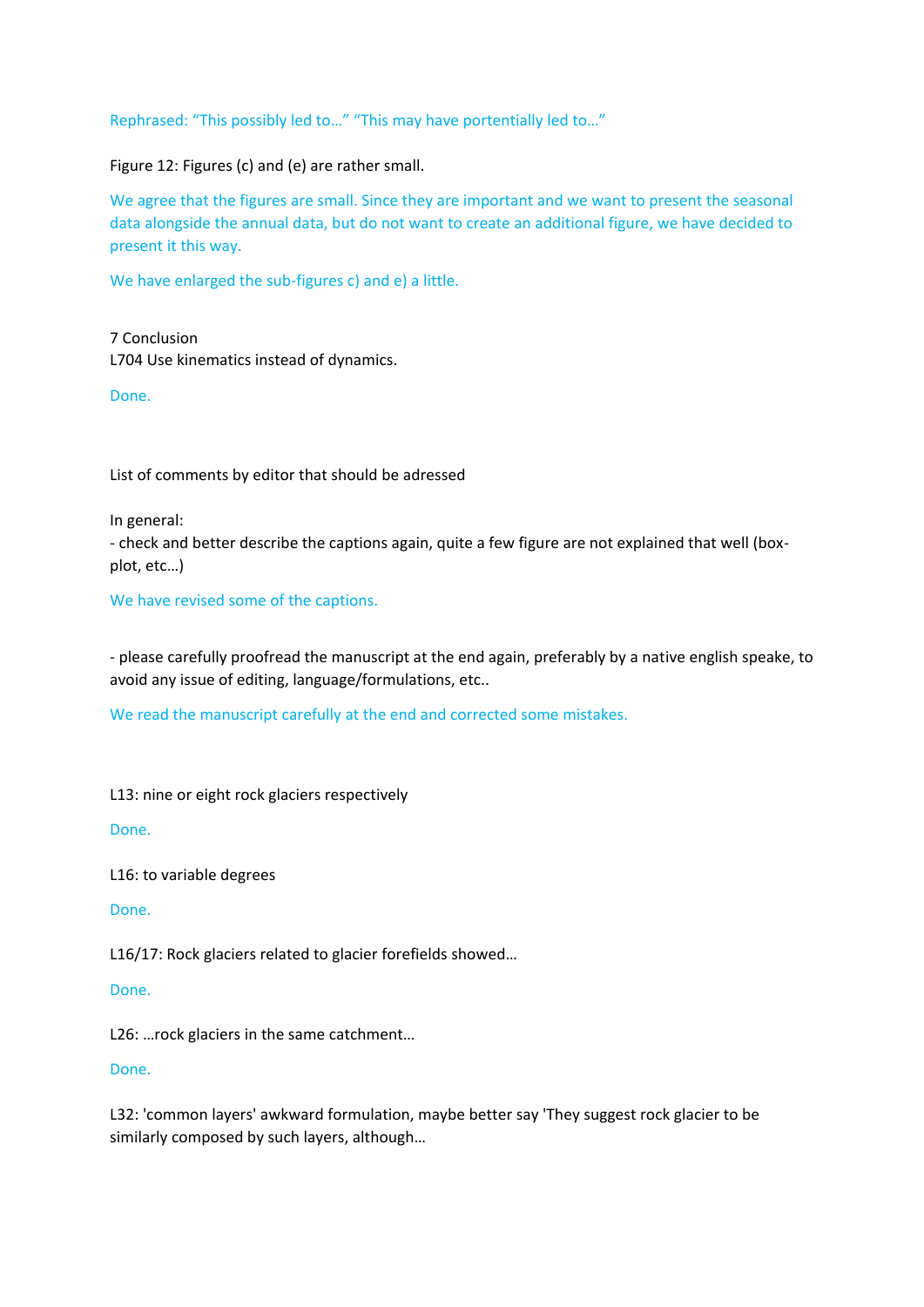## Done.

L37: …therefore the temperature…

Done.

L84: I would be more specific in referring to the Copernicus data (official reference, weblink where/how downloaded etc…)

We have referred to the copernicus data used according to their guidelines.

We have now added a web link.

Line 97: which (not wich)

Done.

Line 102: I think it should be in plural: …velocities of rock glaciers …

Done.

Line 130/131 and also in table 2: why saying 'chair of physical geography', better say the name of the responsible person or just mention the institute, Physical gepgraphy….

We have used "chair of physical geography" because there is no association with an institute at the university. Chair of physical geography does not refer to a single person but is used as a synonym for the physical geography workgroup.

Line 136: typo, there is a space missing between 'investgated' and 'rock glacier'

Done.

Line 161, caption: Style, repetition of word distance, maybe say: The distance is given to the center of the study area in (km).

## Done.

Line 171: delete 'the DFG founded project', this is irrelevant repetation, just say 'of the PROSA project'

Done.

Line 182: '…from the aerial images…'

Done.

Line 366, in caption: there is a full stop missing after 'forcing'. Also the 'mean' at the end of the line should start with a lower case 'm'.

## Done.

Line 379/380: this sentence can be deleted or moved to discussion, here you present the results! 'Throughout the Alps, there is only a very small or no clear trend with regard to the annual precipitation development in the 20st century (Beniston, 2006).'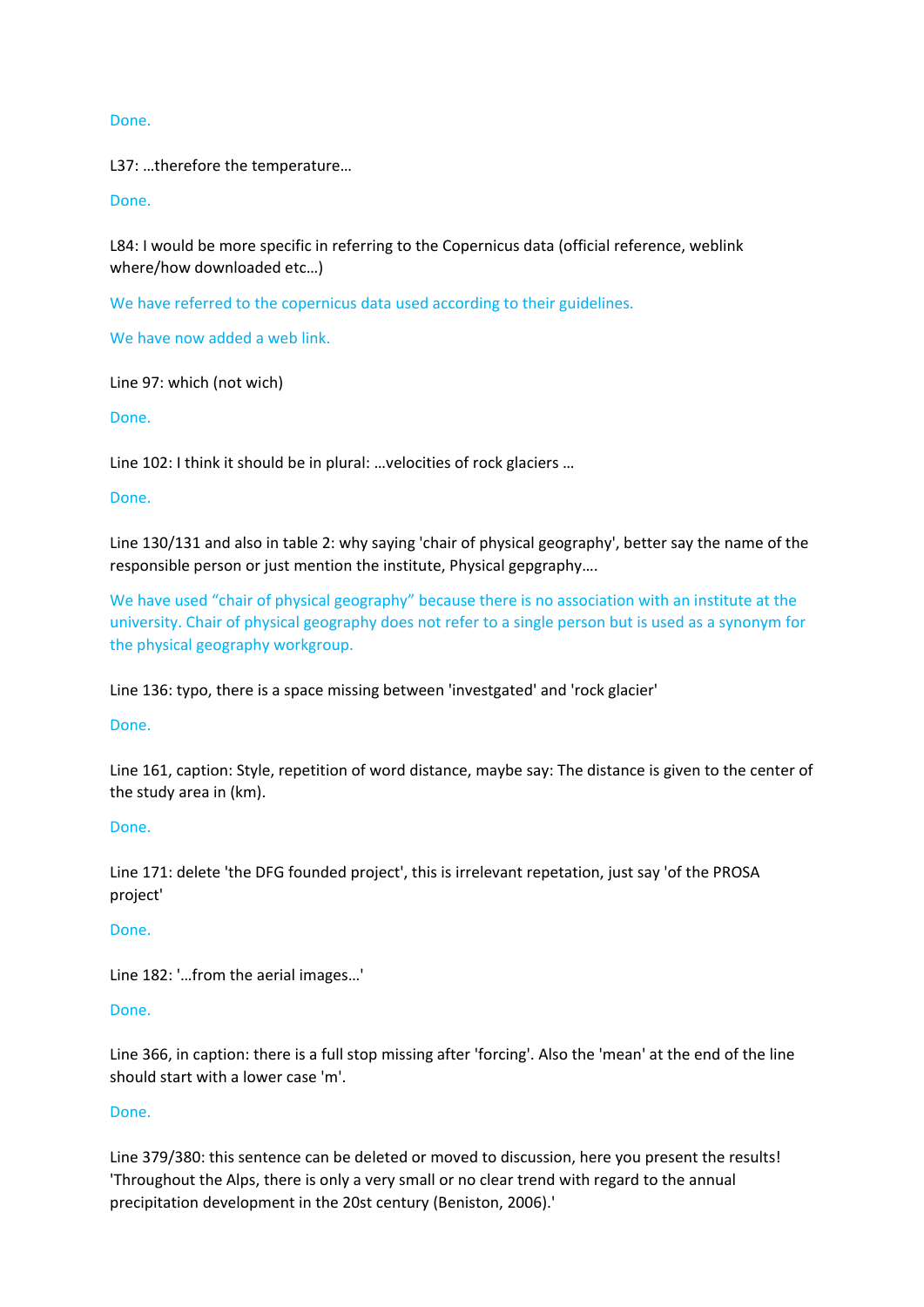We agree and have removed the sentence.

Line 398ff/caption fig 6: better explain the box plots (what percentiles used, black dots? Medians or means shown,…what are red boxes and dots…. Just be a bit more specific in the caption. Also what is 'KT 09'? do you mean 'RG09'?

As described earlier, we have included a general description of the boxplot parameters used in the caption of the first boxplot in the manuscript, with reference to the other boxplots (Fig. 4). In Figure 6, we also explain the red boxes, dots and the outliers.

Yes, we mean RG09 and have changed this accordingly.

Line 408: …characterized by relatively…

Done.

Line 411/caption Fig 7: the 'violoin' plot could use some more info and it should be: 'The units of …'

We agree, although these are a helpful illustration of the development of flow velocities, they can be a little confusing if you don't know what is being depicted.

We have included a short definition of a violin plot in the caption and explained its colour coding (L416-419). Even before the revision, the text briefly explained how to read the violin plots (L445- 447).

We have corrected "The units of...".

Line 415: …has to be put into perspective, …

Done.

Line 431: style, repetition: replace 'had zones with higher and lower flow velocities' by 'flow velocities varied spatially'

Done.

Line 440: I think it should be 'give an indication'

Done.

Line 448: …are also shown…

Done.

### Line 449, caption: where are these greyed out areas that are stable?????

These are located to the right of the measurements on the respective rock glaciers. For each rock glacier, there is one group of four measurements on the rock glacier and one group of four measurements on the stable areas (greyed out) to the right.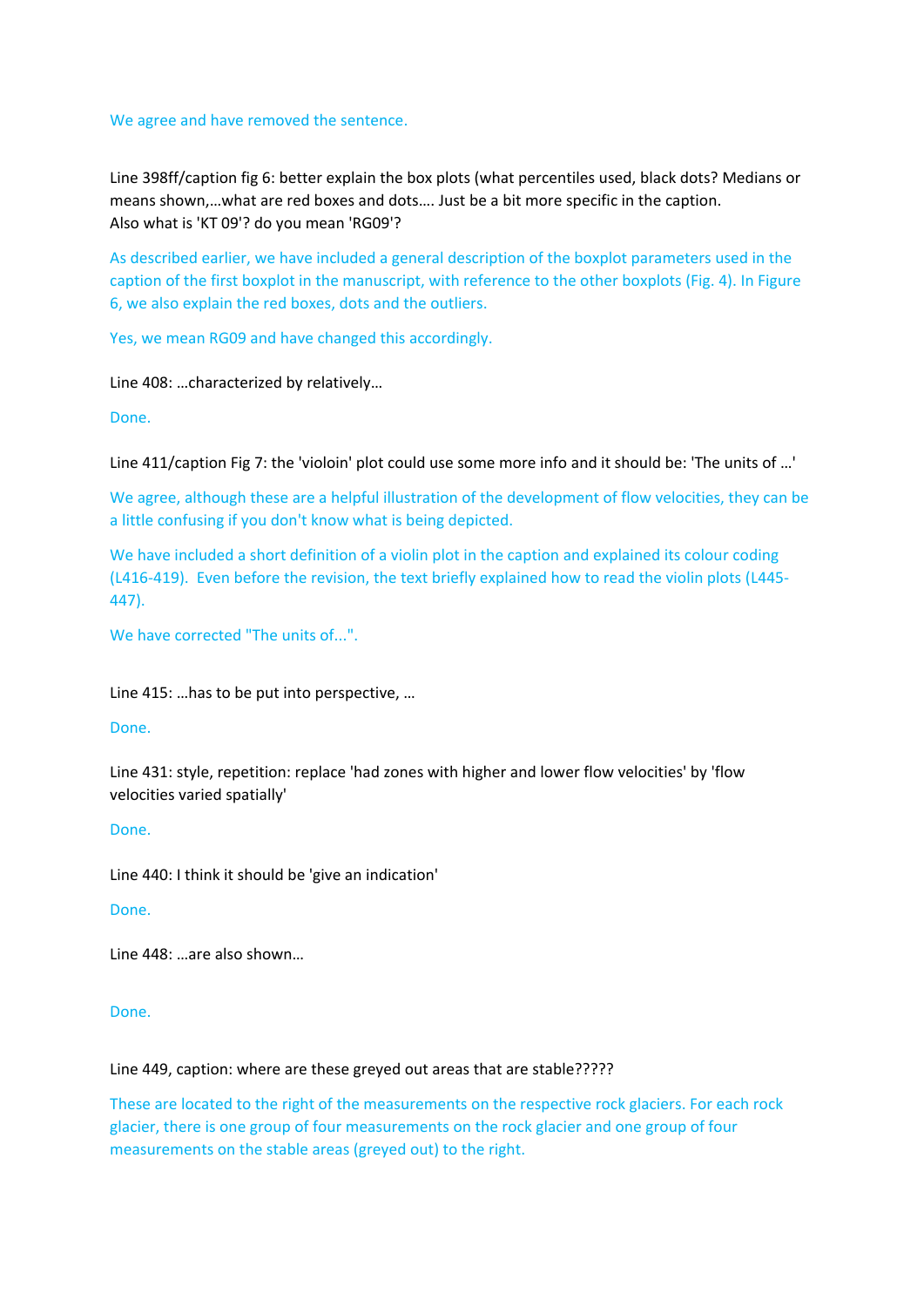We have added a text to the figure to make this clearer.

Line 459: … are of TC-type…

Done.

Line 461: style, …In contrast for RG06….

Done.

Figure 9: I suggest to label the x-axis properly with the years of the epochs rather than numbers.

We agree. Since the long years (e.g. 1953-1970/71) make it very confusing and narrow to label the xaxe directly, we have inserted the years as a legend in the figure.

Line 495: rather confusing figure references, I think you mean: '…we have plotted their mean values for subareas of the individual rock glaciers in Fig. 11, with the subareas shown in Fig. 10. '

Done.

Lines 496/497: add a comma after each numbered point, e.g.: (1) representative of the rock glacier, (2) both

Done.

Line 504: previous (not prvious)

Done.

Line 507 caption: '…and the four epochs…

Done.

Line 624: an overarching summary of the figure would help: 'Flow velocity variations in context of climatic forcing. (a)…'

Done.

Line 681: …on TC-type rock…

Done. We have also corrected this elsewhere in the manuscript.

Line 760: a space is missing between 'the' and 'study' (thestudy)

Done.

# **References**

Anderson, S. W.: Uncertainty in quantitative analyses of topographic change: error propagation and the role of thresholding, Earth Surf. Process. Landforms, 44, 1015–1033, https://doi.org/10.1002/esp.4551, 2019.